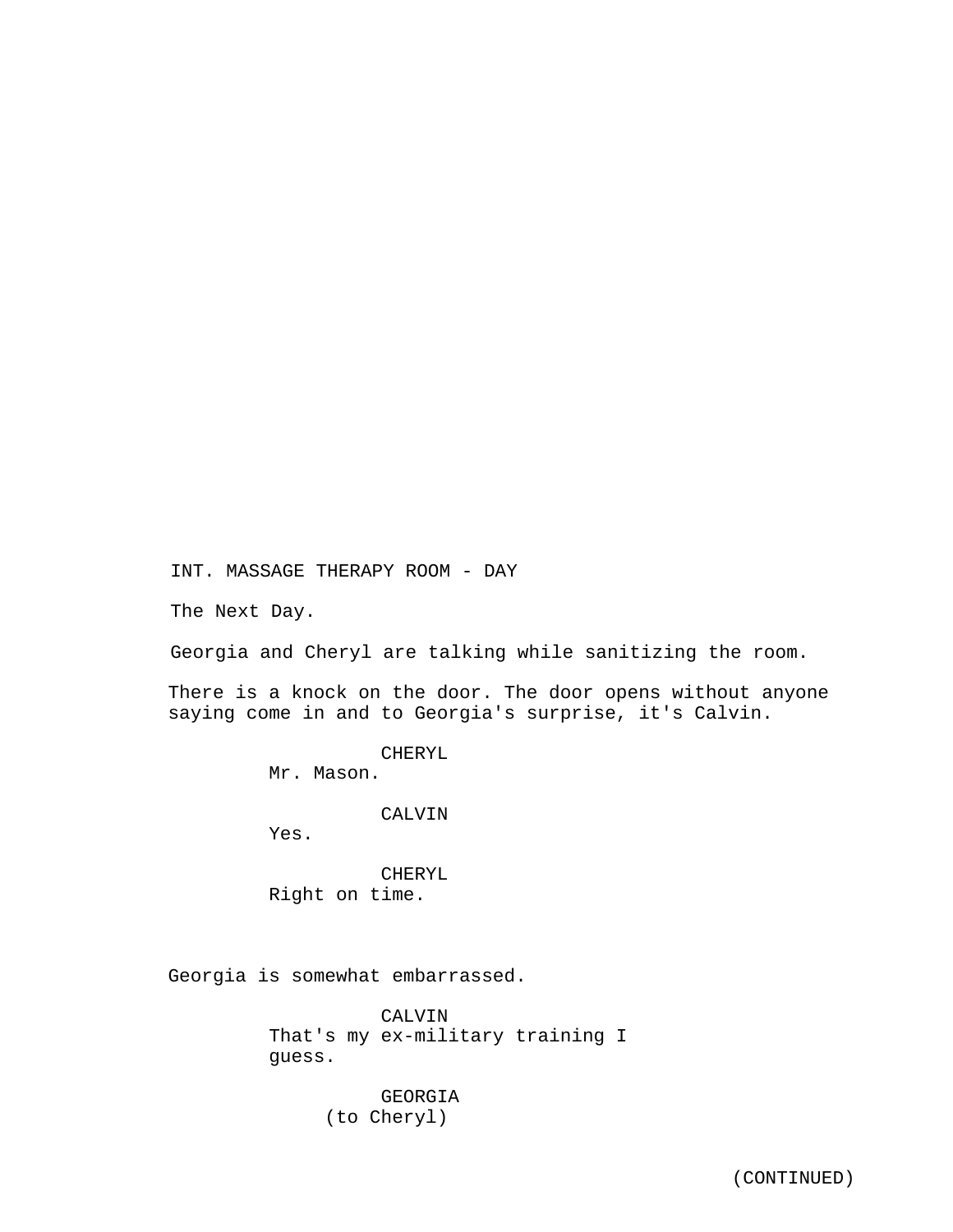#### CONTINUED:

I didn't know you booked me for another client today.

CHERYL This was last minute.

CALVIN (to Georgia) I hope you don't mind

GEORGIA (hesitant) Of course not.

CHERYL Great. My girl Georgia will take good care of you.

CALVIN I hope so, my wife told me all about her magic hands.

Cheryl smiles and leaves the room.

CALVIN

I'm happy to see you. Bernadette and I have both been trying to reach you.

GEORGIA I've been very busy.

## CALVIN

I see.

Calvin starts getting undressed and lays on the table on his back dropping himself with the towel that was laying on the table.

Georgia grabs the oils and rubs them in her hands.

CALVIN You know we both would like to see you again over at the house.

GEORGIA I just have a lot on my plate.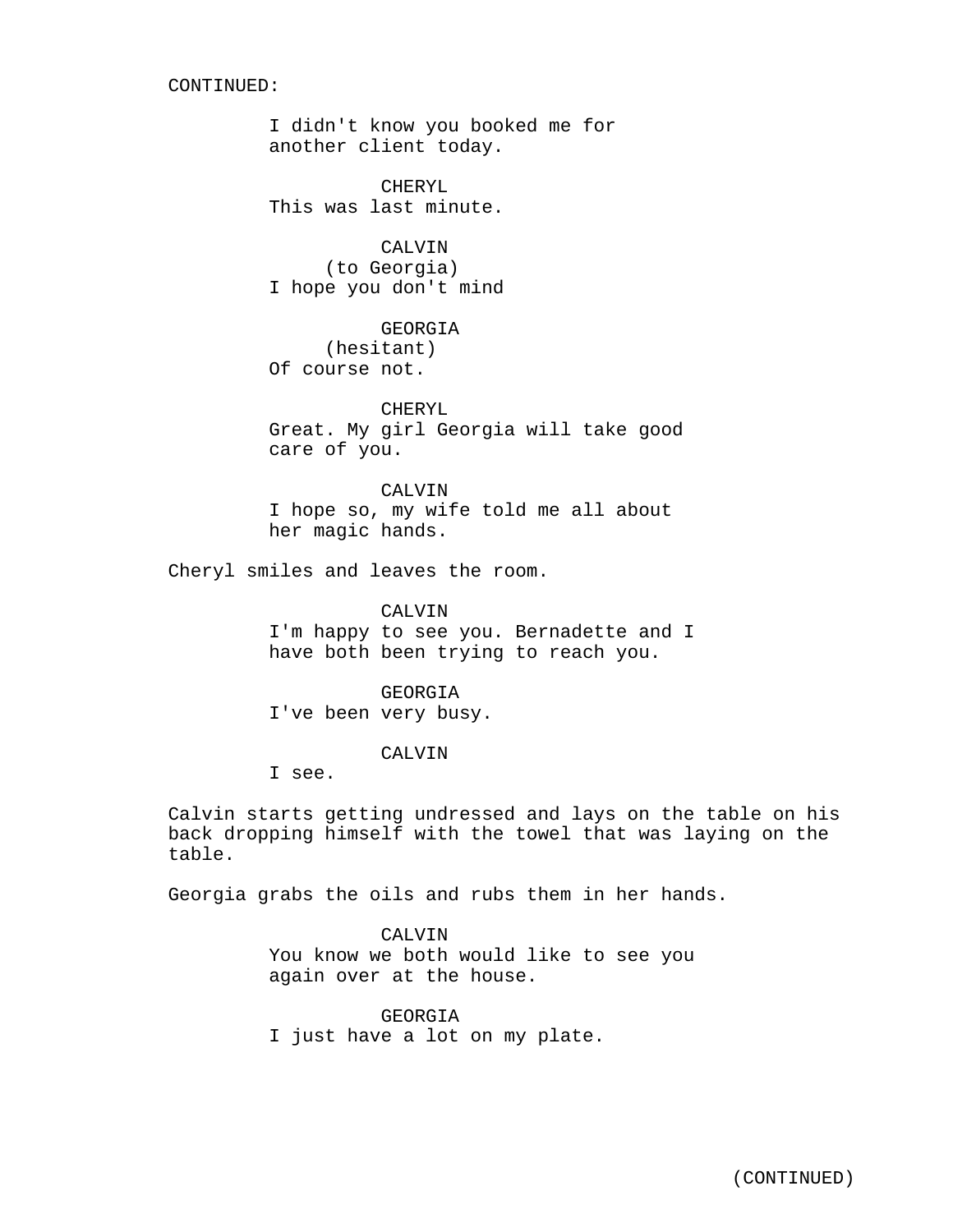CONTINUED:

#### CALVIN

Of course. I get it. Just want to make sure we didn't do anything wrong to make you not want to come back over.

GEORGIA

of course not. Like I said just busy.

Georgia starts to rub Calvin's leg.

CALVIN

Bernadette was right, your hands are magical.

### GEORGIA

Thank you.

Georgia starts to rub Calvin's chest. Calvin takes Georgia's hands and puts it under his towel.

Georgia sees where this is headed and snatches her hands from underneath.

> GEORGIA Whoa.. we don't do that here.

CALVIN Aw, c'mon who gonna know.

GEORGIA My boss may walk in.

CALVIN Maybe she may want to join.

GEORGIA No, that is not happening.

CALVIN

(backing off) Ok, I get it. Want to stay professional. Welp let me get dressed.

Calvin sits up.

GEORGIA We still have time left.

#### CALVIN

That's ok.